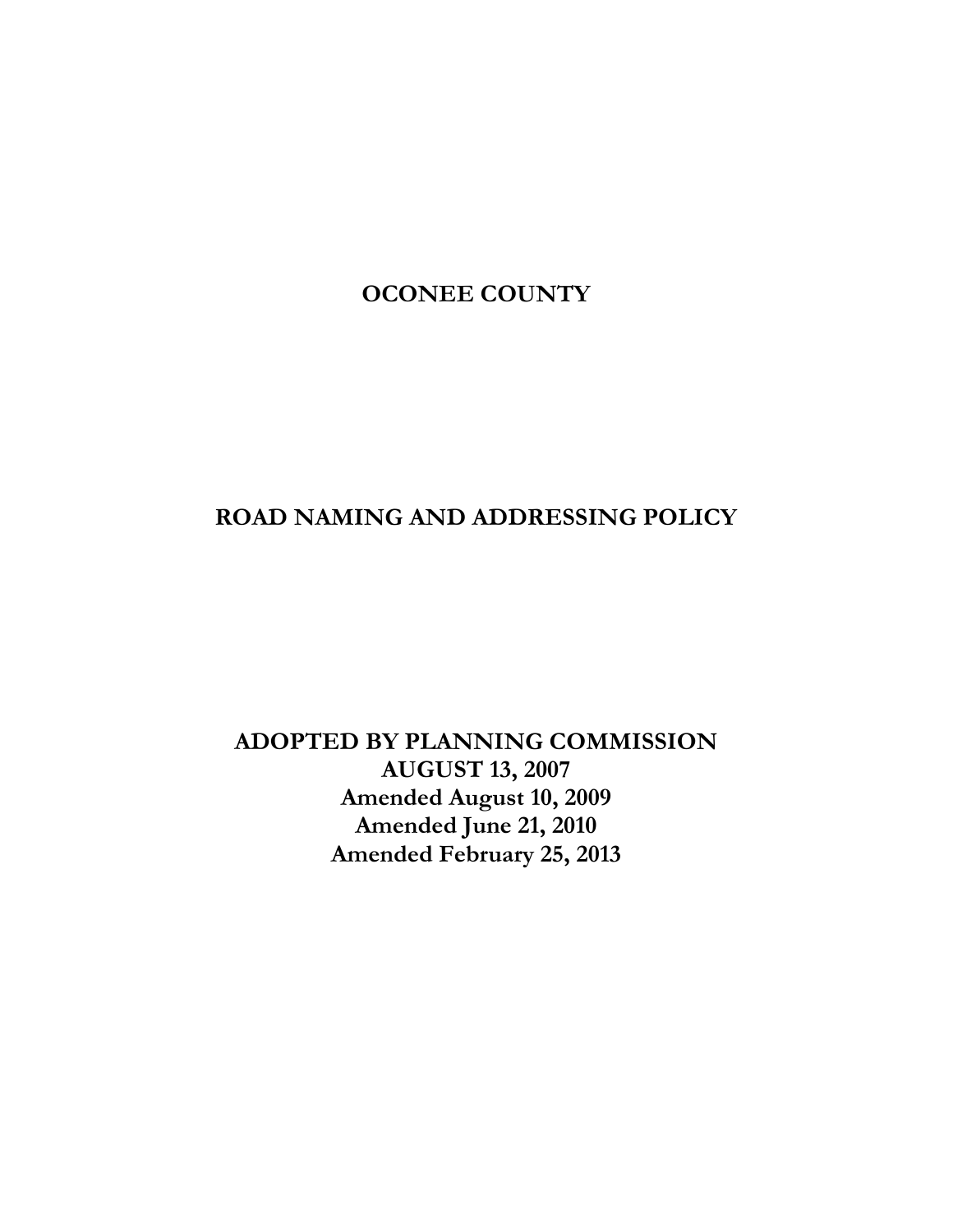## **SECTION ONE - INTRODUCTION AND PURPOSE**

## **A. PURPOSE**

The purpose of this County-Wide Road Naming and Addressing Policy is to establish standards for naming roadways and assigning numbers to all dwellings, principal buildings, businesses and industries; and to assist emergency service agencies, the United States Postal Service and the public in the timely and efficient provision of services to residents and businesses of Oconee County.

### **B. GOALS**

The primary goal of this policy is to provide emergency service agencies with a complete set of addresses that promotes swift responses in the most efficient manner possible.

Secondary goals include:

1. Improvement of the quality of life for residents of Oconee County through easier delivery of mail and services;

2. Protection of a positive and progressive image to residents, prospective residents and developers;

3. Promotion of commerce through easier access to the attractions of Oconee County.

## **C. OBJECTIVES**

Objectives include:

- 1. Ongoing assignment of addresses
- 2. Maintenance of countywide road name and address database

### **D. LEGAL AUTHORITY**

Oconee County has the legal authority to name and address roads per the code of laws of the State of South Carolina, and the duly adopted Oconee County Road Naming and Addressing Ordinance.

## **SECTION TWO - ROAD NAMING POLICY**

### **A. ROADS REQUIRING NAMES**

A road may be named if at least one of the following conditions exists:

1. All public roads, private roads, and private drives as defined by the Oconee County Performance Standards Ordinance shall be named; private driveways may be named under special circumstances as determined by the addressing office;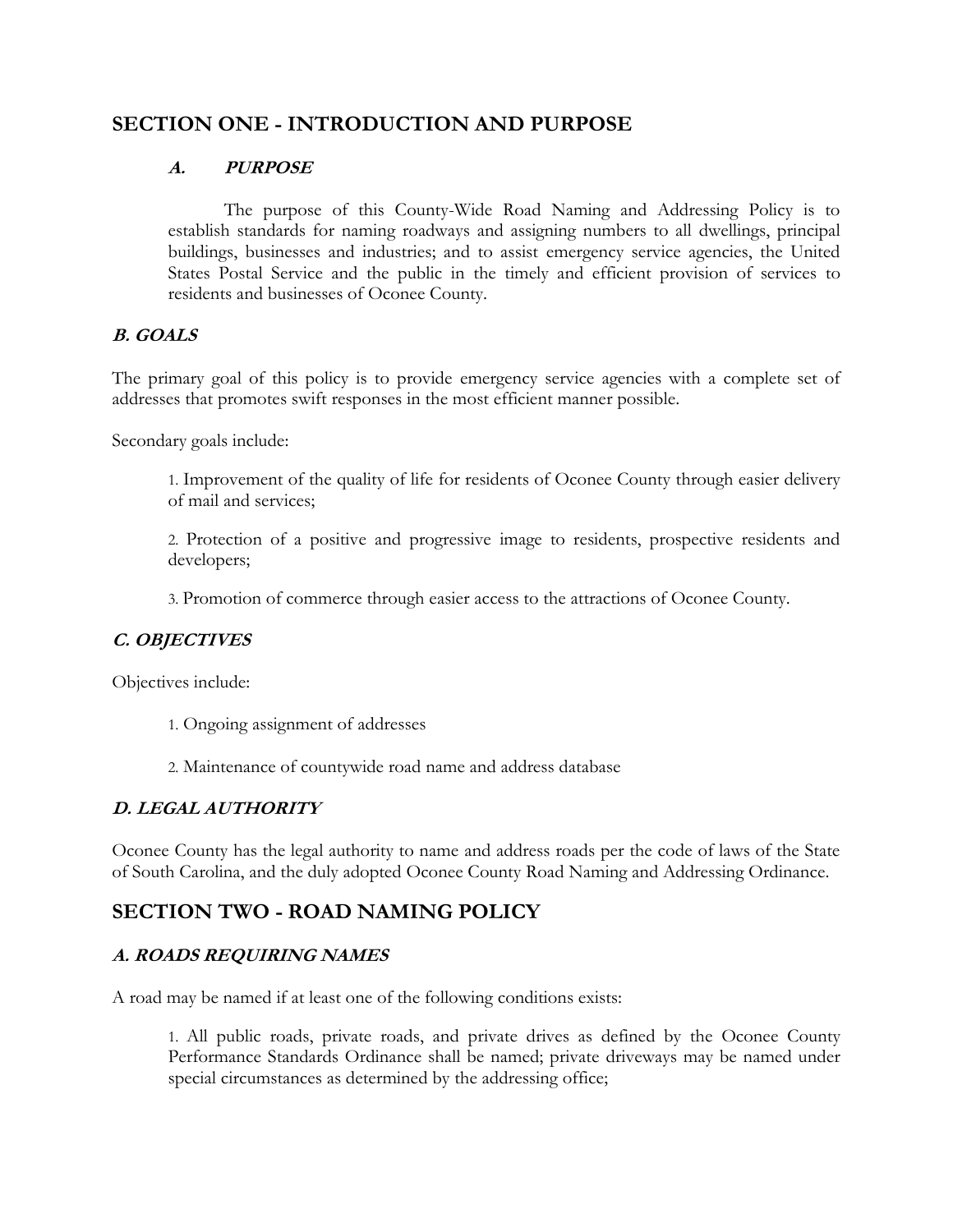2. The road is maintained by a municipality or other governmental entity;

3. In the opinion of the Oconee County Addressing Office, a building or other addressed structure cannot be easily seen from the driveway entrance or other access point.

\***Multi-Unit Structure exemption—A short drive, loop, or parking area accessed from one road only, serving a multi-unit building or complex fronting on, and visible from, a named road may remain unnamed, provided the unnamed access presents no impairments to an efficient emergency response**

### **B. ROAD NAME SELECTION**

All road names shall meet the following standards:

1. All road names must be easy to read and pronounce. Proposed names may be rejected by the Addressing Office if in the opinion of Emergency Response officials, pronunciation may impair an efficient response.

2. Basing all road names within a development on a single theme in encouraged.

3. Traditional road names should be retained where possible.

4. Names that may be confused as homonyms (having the same or similar pronunciation) of existing road names shall not be approved.

5. The use of proper names is not allowed.

6. Names that are vulgar, ethnically offensive, or otherwise problematic shall not be approved.

7. Road names spelled in an unconventional, complex, or potentially confusing manner shall not be approved.

8. A road shall be designated by only one name.

9. Special characters are discouraged.

10. Road names shall not contain standard roadway or directional prefixes and suffixes.

11. Road name length shall be determined by the size of the sign upon which it is placed. Road names may be abbreviated to accommodate space limitations on signs; however, if no appropriate abbreviation can be made or an abbreviation presents impairment to efficient emergency response, the name shall be denied.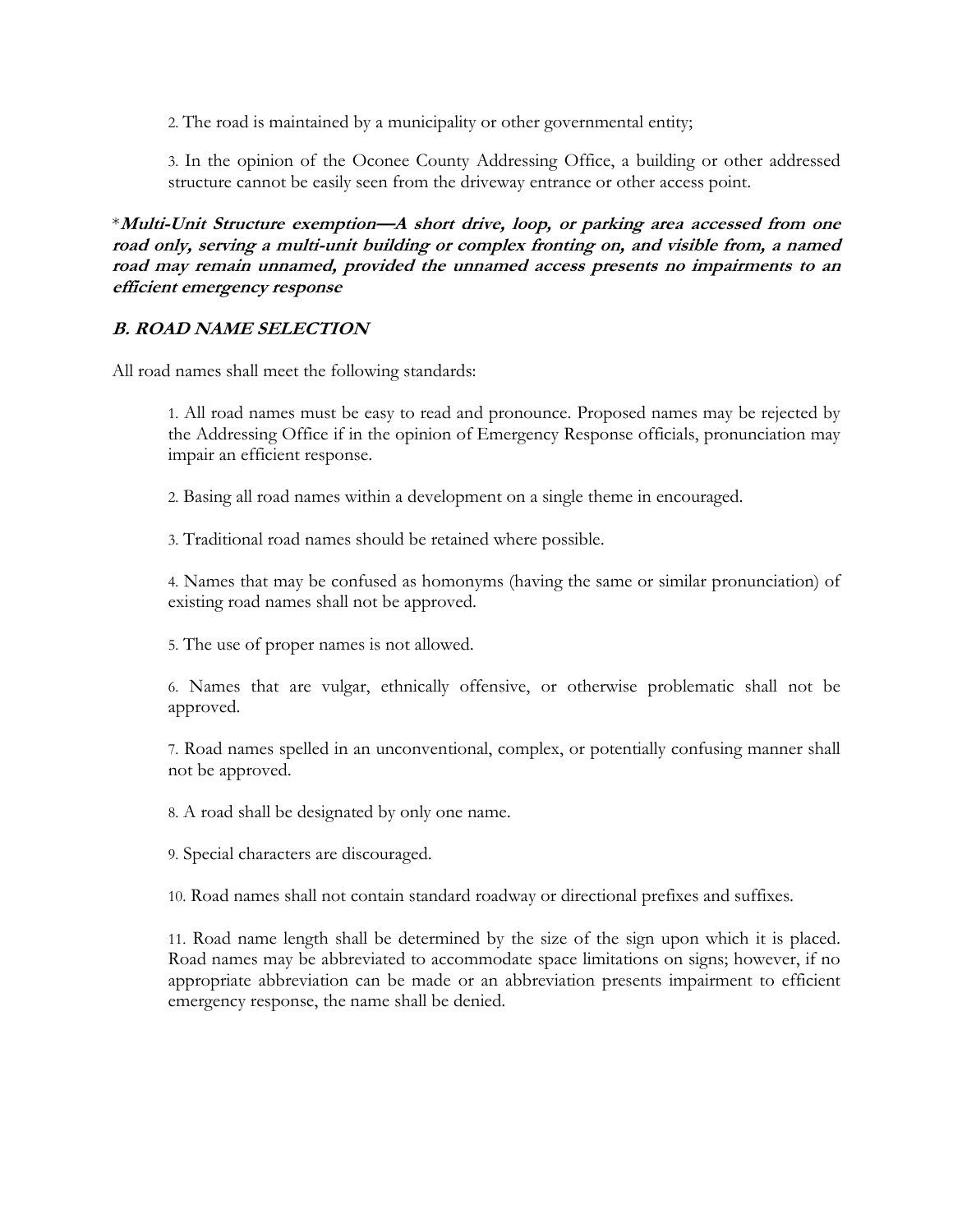### **C. PREFIXES**

Directional prefixes shall be used only when necessary, such as for distinguishing regions of a continuous road. Road names shall not contain standard roadway or directional prefixes and suffixes.

## **D. SUFFIXES**

The following suffixes are suggested for naming a type of road. Other suffixes not listed below may be considered at the discretion of the County, providing they meet valid road suffix abbreviations, as defined by the United States Postal Service (USPS) official suffix (USPS, Postal Addressing Standards, August 1995, Publication 28).

| Alley $(ALY)$ –      | A narrow lane between or behind a row of buildings                      |
|----------------------|-------------------------------------------------------------------------|
| Avenue (AVE) -       | A roadway or thoroughfare in a densely populated area                   |
| Boulevard (BLVD) -   | A road with a median reflecting the boulevard character                 |
| Circle $(CIR)$ –     | A road that begins and circles back to terminate on the same road       |
| Court $(CT)$ –       | A permanently closed road, not exceeding 1,000 ft, such as a cul-de-sac |
| Drive $(DR)$ –       | A curvilinear road                                                      |
| Highway (HWY) -      | A primary state or federal route, suitable for heavy traffic volume     |
| Lane $(LN)$ –        | A minor dead-end road or private lane                                   |
| Parkway (PKWY) -     | A road with a median reflecting the parkway character                   |
| Road $(RD)$ –        | A common roadway, usually in less densely populated areas               |
| Street $(ST)$ –      | A common roadway, usually in more densely populated areas               |
| Trail $(TR)$ –       | A minor roadway                                                         |
| Turn Pike (TRN PK) - | A primary state or federal route, suitable for heavy traffic volume     |
| Way $(WAY)$ –        | A minor roadway                                                         |

## **E. DUPLICATION OF ROAD NAMES**

In accordance with section 23-47-60 of the South Carolina Code of Laws, no new road name shall duplicate any existing road name within the boundaries of Oconee County.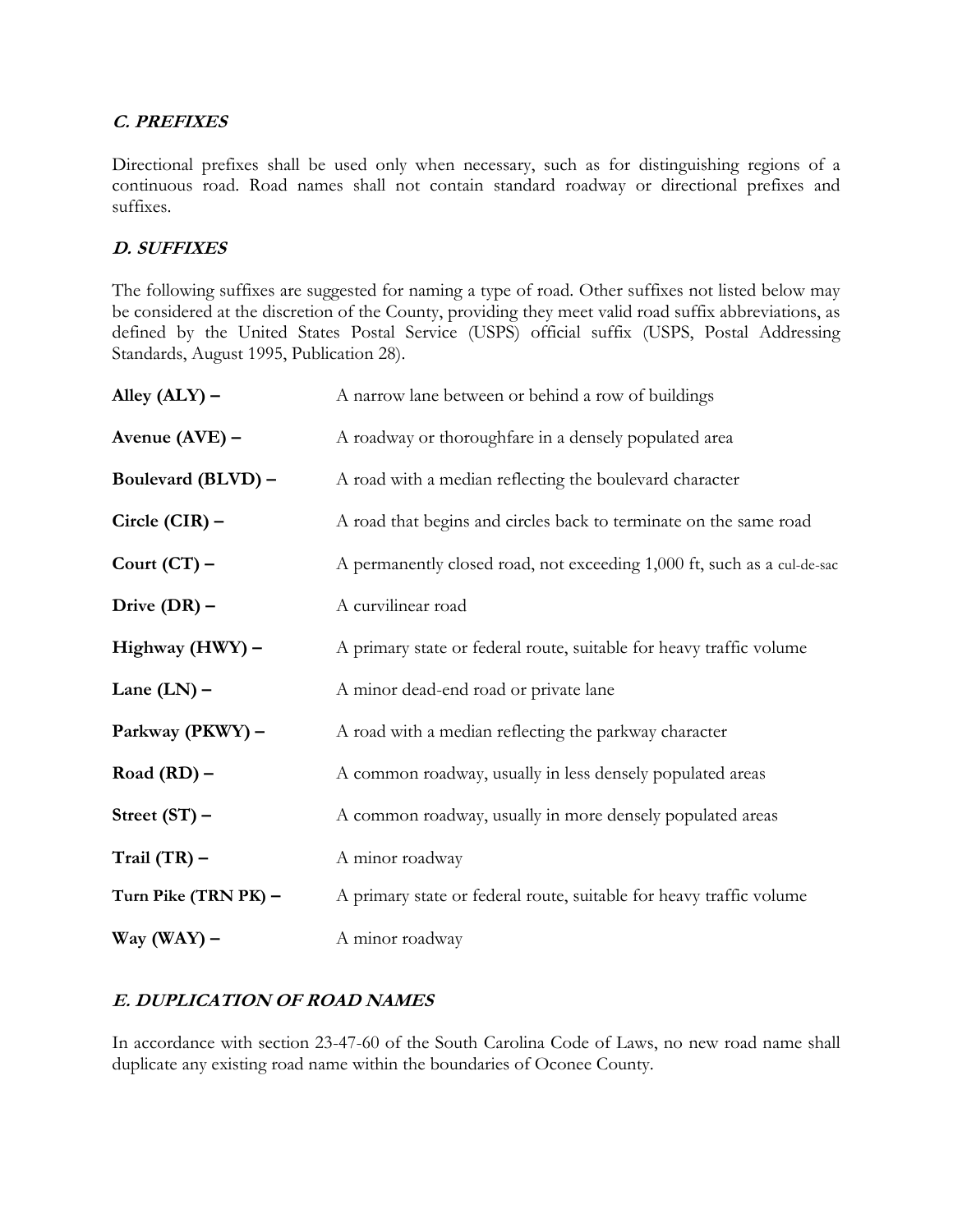In the event two or more roads lying within the boundaries of Oconee County share a common or similar name at the time of adoption of these operational policies, the addressing office shall act as necessary to minimize potential confusion, up to and including initiating the change of a road name(s).

## **F. MULTI-MUNICIPAL ROADS**

Municipal boundaries shall not be considered terminating points for names of roads that pass through adjacent municipalities. In the event a road serves two or more municipalities separated by an unincorporated area, the standard shall not apply.

## **G. MUNICIPAL ANNEXATION OF STREETS**

When a municipality annexes an existing roadway, resulting in a road name conflict, the addressing office will consult with the municipality in changing the name of the annexed roadway to conform to the guidelines outlined herein.

## **H. NAMING NEW ROADS**

Roads in new developments shall be named during the subdivision approval process. An accurate copy of the plan for the proposed subdivision, as well as a list of proposed road names, shall be submitted to the Oconee County Addressing Office by the owner/developer at the time of application for subdivision approval.

Developers may submit a written request to reserve new street names prior to application for preliminary approval, provided that a sketch plan has been submitted to the Oconee County Planning Department. Road names shall be considered reserved for no longer than one (1) year from the date of submission. The owner/developer may request a one-year extension, provided said extension request is submitted in writing at least fifteen (15) days prior to the end of the original reservation period.

Upon preliminary approval and the payment of all appropriate fees, all road names shall be entered into the county road database; all subsequent name changes shall be at the cost of the owner/developer, and shall be subject to the procedures and fees established for citizen-initiated name changes by Oconee County Council.

## **I. RENAMING EXISTING ROADS**

All road name changes shall be in accordance with the requirements set forth in section 6-29-1200 of the South Carolina Code of Laws.

Citizens requesting changes to existing road names shall submit the following to the Addressing Office:

- Justification for the name change
- Tax map showing all affected property owners and their corresponding
- tax map numbers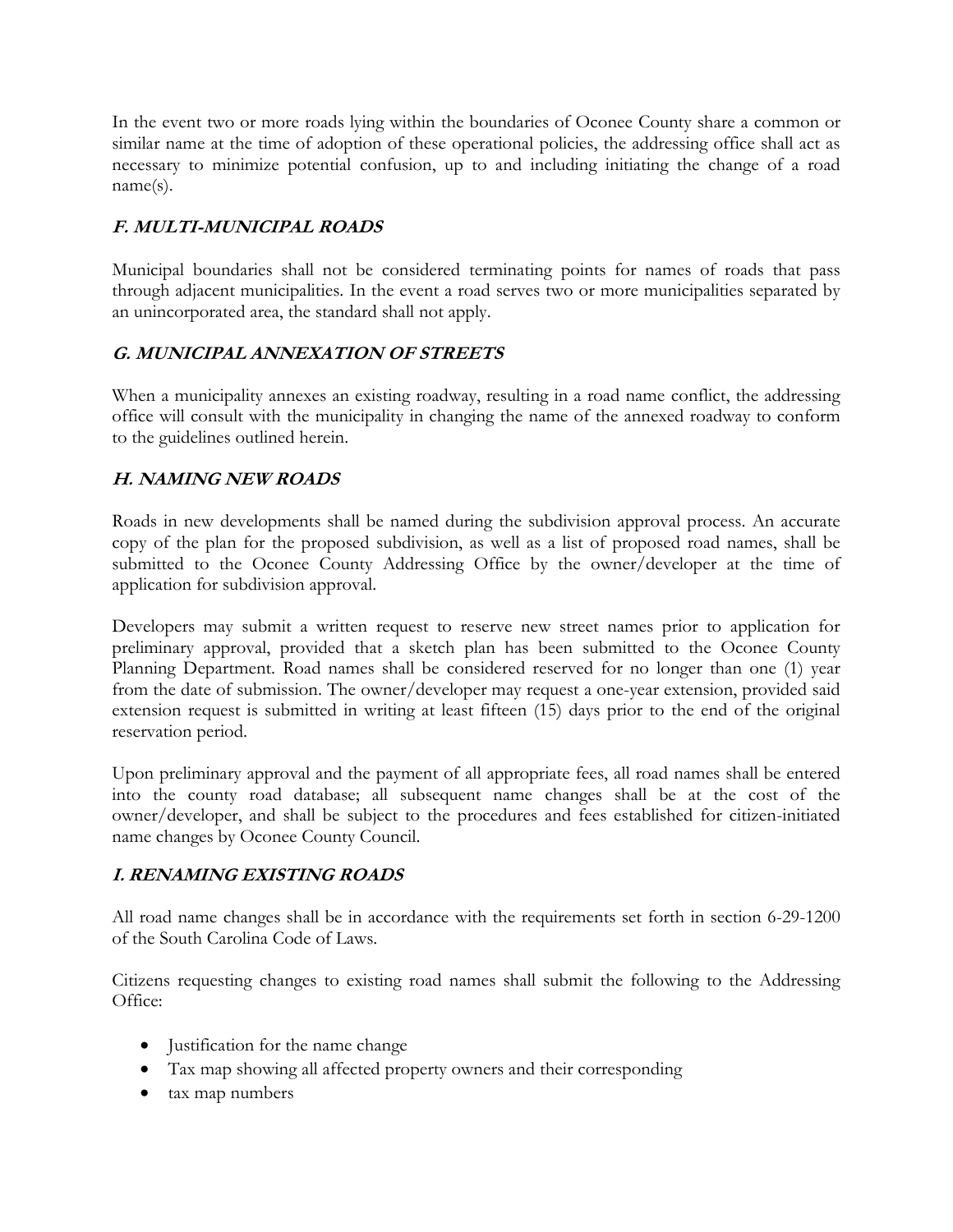- Map showing general location of road (this may be included on the tax
- $\bullet$  map)
- Three proposed road names for consideration by the county (must
- meet conditions set forth in this document)
- Signatures of 75% of property owners affected by name change
- Payment of fee established by resolution of Oconee County Council

Once all documents are received, the Addressing Office will forward a copy of the request to the Planning Commission. The Planning Commission shall schedule a public hearing on the request, which shall be advertised in a newspaper of general circulation at least fifteen (15) days prior to the hearing.

The Planning Commission shall approve all road name changes.

Names for which 100% of all impacted property owners agree in writing or private driveways that access a single parcel may be changed by approval of the Planning Director, provided due notice and opportunity to comment is afforded appropriate emergency services.

In the event the Addressing Office deems two or more duplicate road names to present a potential impediment to efficient emergency response, the

Addressing Office shall provide a report to the Planning Commission with recommendations to change one of the road names based on the following point system:

## **POINT SYSTEM FOR RESOLVING STREET NAME CONFLICTS**

## **Condition Points**

- Traditional name (if known) 1
- Greater number of addresses 1
- Arterial street/ Greater number of ADTs 1
- Historical relevance 1
- Existing street signs or greater number of signs 1
- Shared theme with town or subdivision name 1

In the event that existing signage on a road is stolen more than two times, and the County Road Department deems the reason for the theft to be related to the road name, the Addressing Office may initiate a road name change following the guidelines for changing duplicate names (above).

The Addressing Office shall notify the residents, businesses, and any affected municipality of problematic road names. The Addressing Office shall also solicit recommendations from all affected parties for new road names, and shall attempt to base recommendations to the Planning Commission on the names that best accommodate all residents.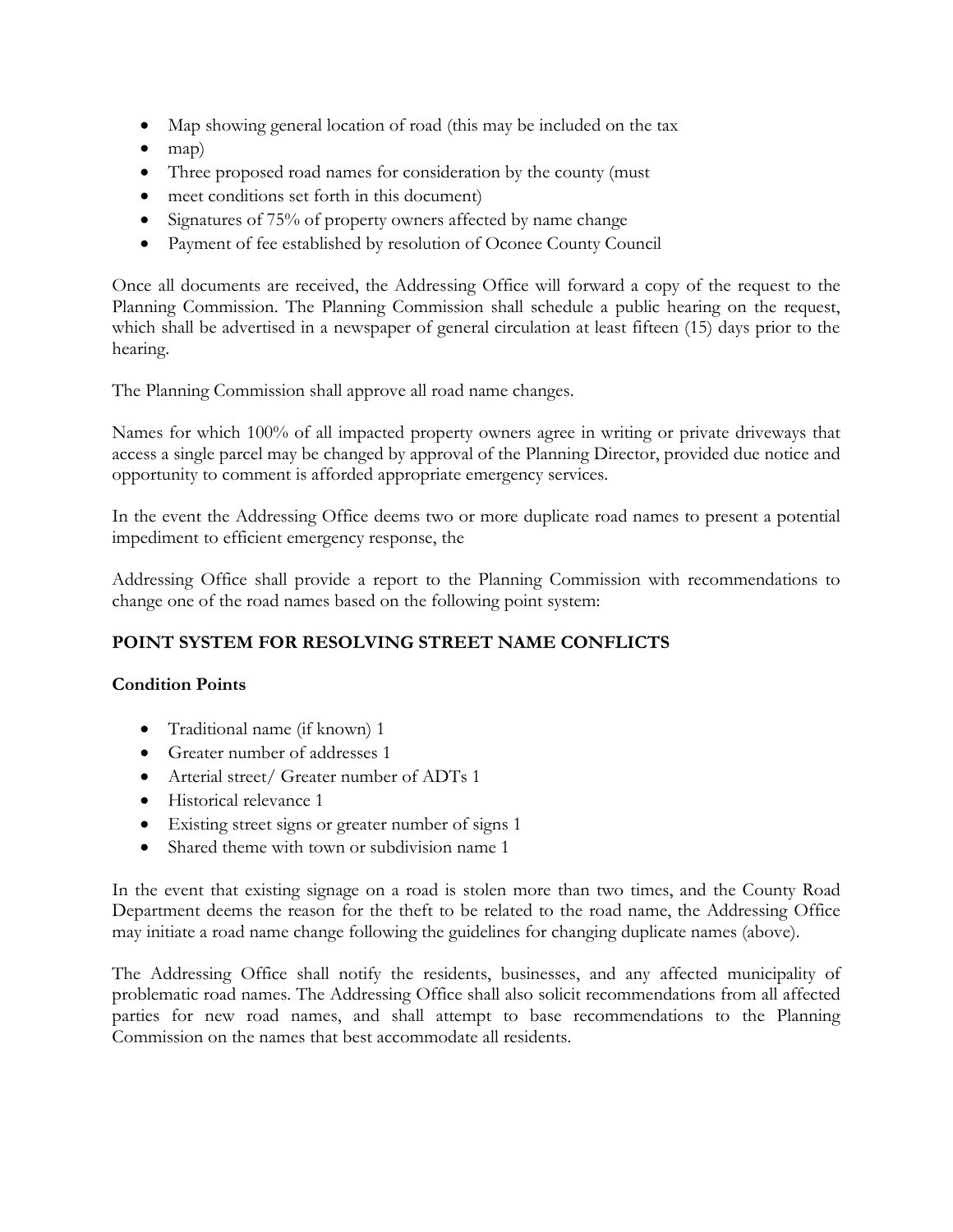The Planning Commission will:

- Schedule a public hearing according to the standards put forth in the section above;
- Approve all road names; and
- Notify all affected parties of their decision as soon as possible.

## **J. EFFECTIVE DATE OF CHANGE**

Any street name change will become effective following expiration of a thirty (30) day period commencing from the date said change was authorized by the County.

## **K. DELETION OF UNUSED DRIVEWAYS**

To avoid the cost of installing and maintaining unnecessary signage, private driveways may be deleted from the road system database if:

1. The use of the driveway has been permanently abandoned or discontinued. Staff shall make all reasonable efforts to confirm status of the driveway prior to deletion.

2. After reasonable efforts, staff is unable to determine the location of the driveway.

For the purposes of this section, reasonable efforts shall include notification of property owner(s), contacting emergency personnel and utilities, and researching public records as necessary. Deleted driveways may be renamed in the future, provided they meet all appropriate standards in place at the time.

*(Amended 8-10-2009)*

## **SECTION THREE - STREET NAME SIGNS**

**A.** All street signs shall be erected in accordance with the policies of the Oconee County Roads Department.

**B.** All signage shall comply with Federal Highway Administration's Manual for Uniform Traffic Control Devices.

**C.** All costs associated with new signs or changing signs initiated by any party other than the Addressing Office, the Roads and Bridges Department and Emergency Response personnel shall be borne by the said party. Costs shall be determined by resolution of Oconee County Council.

## **SECTION FOUR - ADDRESSING POLICY**

## **A. ADDRESSING AGENCY**

The Oconee County Addressing Office shall establish and assign street address numbers in accordance with the guidelines set forth herein. All structures shall be provided with an address in the manner specified by appropriate County, State, and Federal regulations.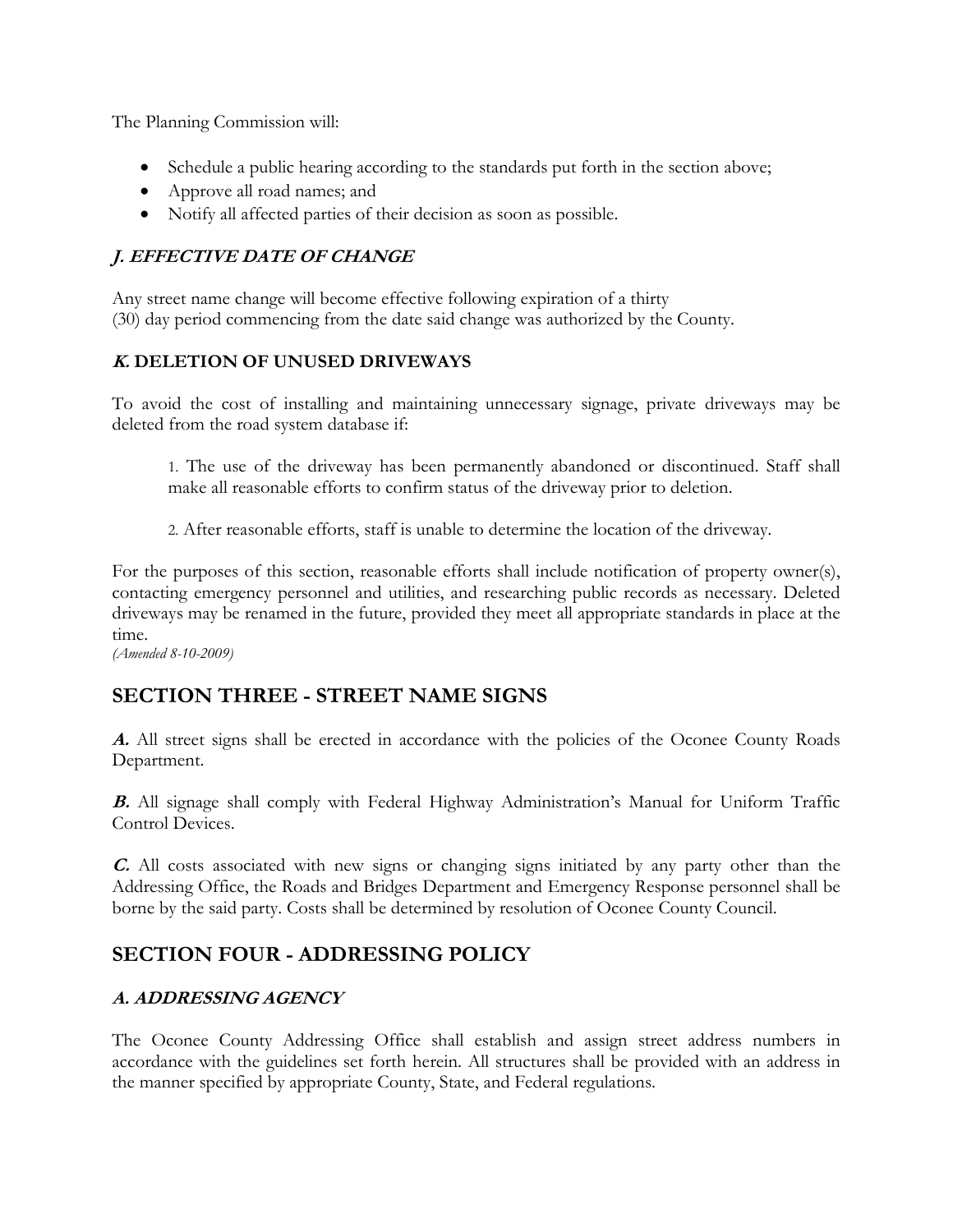### **B. ADDRESS REQUEST**

All requests for an address shall be submitted in writing on a form provided by the Addressing Office. The Addressing Office will attempt to process all requests as expediently as possible; however, not all addresses can be issued at the time of application. The following timetable shall be used in processing address requests:

### **Addressing Request Processing Timetable**

### **Number of Requests Submitted Response Time (working days)**

**1-3** 2 days **4-10** 5 days **11+** 10 days

Each address is considered a separate request. Applicants requesting an address will be notified by the method indicated on the address request form.

### **C. ADDRESSING METHODOLOGY**

The Addressing Office shall observe the following standards in assigning new addresses:

### 1. **The Standard Distance Separation Interval**

Addresses shall be determined through the use of a Standard Distance Separation Interval (SDSI), which for new addressed shall be fifteen (15) feet, or approximately 1/352 mile (yielding approximately 704 numbers per mile—352 odd and 352 even).

Typically, the address point shall be considered the middle of the beginning point of the driveway or access, or the structure being addressed. The SDSI may be adjusted as necessary to provide improved emergency response.

### 2. **Odd/Even Number Location**

Even numbers shall be assigned on the right side from the beginning point, and odd numbers on the left side from the beginning point.

### 3. **Beginning Point**

Typically, numbering shall begin at the western-most point of a road and proceed eastward; or at the southern-most beginning point and proceeding north. Dead-end roads will be numbered from the intersection with the adjoining road, regardless of direction.

### 4. **Fractional, Alphanumeric, Hyphenated Addresses**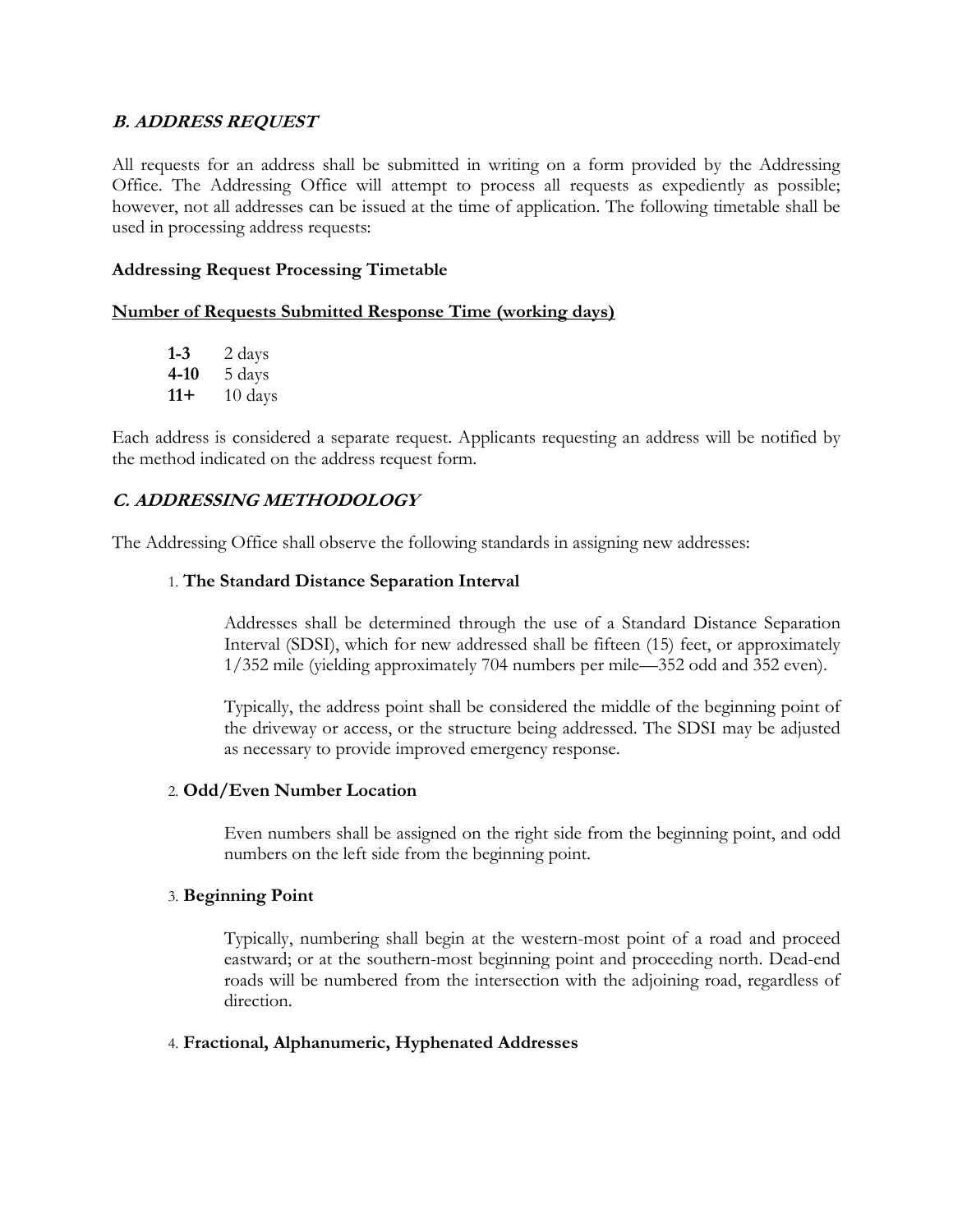No fractional addresses and hyphenated address numbers (e.g. 34 ½ Ash St, 41-656 Bell St) shall be approved. Alphanumeric numbers and/or pretype classification may be used at the discretion of the Addressing Office.

Noncompliant existing addressing systems may be approved, provided no apparent emergency response problems result from their continued usage.

The general order of address elements should follow United States Postal Service (USPS) conventions. Typically an address shall be ordered as follows: road number, pre-directional (if any), primary road name, suffix, post-directional (if any), and secondary number (if any) (e.g. 110 S Main St, Apt 304).

#### **5. Bridges, Utility Fixtures, and Other Structures**

The Addressing Office may address any structure to enhance identification and improve emergency response. All such addresses shall conform to the standards put forth in this document.

### **6. Corner Lots**

Corner lots shall be issued addresses based on the location of the primary driveway of access to the property. In the event no primary driveway of access is apparent, the addressing office shall determine the best address based on the most efficient emergency response.

#### **7. Crossing County Lines**

To enhance emergency response to inter-county roads, consideration will be given to existing numbering systems in other counties. Non-compliant numbering systems may be approved, provided no apparent emergency response problems result from accepting the methods employed by the adjoining county.

#### **8. Apartments and Duplexes**

Apartment buildings and other detached multi-tenant structures contained within a development shall be addressed as individual structures.

Typically, individual units within a building shall be addressed so as to logically denote its physical location in the complex. For example, apartment 323 indicates the third (3rd) apartment on the second (2nd) floor of the three hundred (300) building.

### **9. Businesses**

Businesses, office parks, and business districts shall be numbered in accordance to the standards put forth for apartments.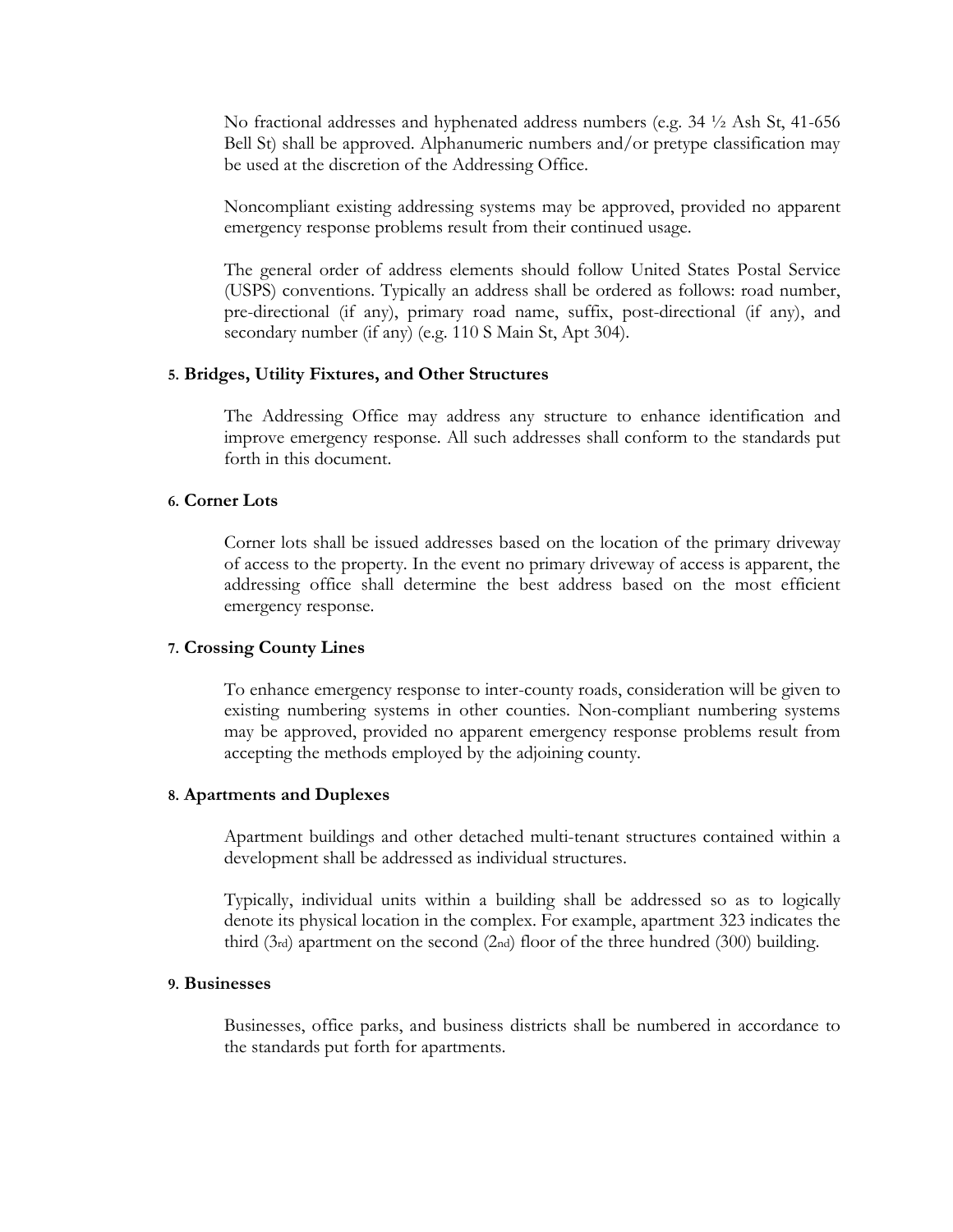### **10. Preplanning Subdivisions and Vacant Lots**

The Addressing Office may address undeveloped property at the request of the developer; however, all such addresses shall be considered temporary and subject to change based on future development and construction. Typically, vacant parcels shall be assigned addresses based on the center point of the road facing the frontage property line.

## **D. CHANGING ADDRESS NUMBERS**

All changes to existing addresses shall be approved by the Addressing Office and be in compliance with the standards set forth in this document. The

Addressing Office shall notify all affected parties by certified mail, as well as notify Intrado, the United States Postal Service, and appropriate emergency services and governmental entities. The Addressing Office shall complete all aspects of an address change within twenty-five (25) business days from the date of notification.

## **E. CHANGING ADDRESSES OF EXISTING STRUCTURES ON CORNER LOTS**

Existing structures located on a road, driveway, or other access that is subsequently duly named pursuant to the standards and policies of Oconee

County may retain the same address, provided all of the following conditions are met:

1. The structure is located on a parcel adjoining the right-of-way of the road which the address is based on

2. The creation of the new road results in the existing structure being located on a corner lot

3. The structure, with appropriate signage, is clearly visible from the road that the existing address is based on, and the drive or access is easily seen from that road as the obvious access to structure

4. Retaining the existing address does not result in potential confusion or inconsistency in assigning other addresses

5. Local emergency officials are provided an opportunity to comment, and no apparent health or safety concerns are noted

A change in any of the conditions may result in the structure being readdressed *(Amended 6-21-2010)*